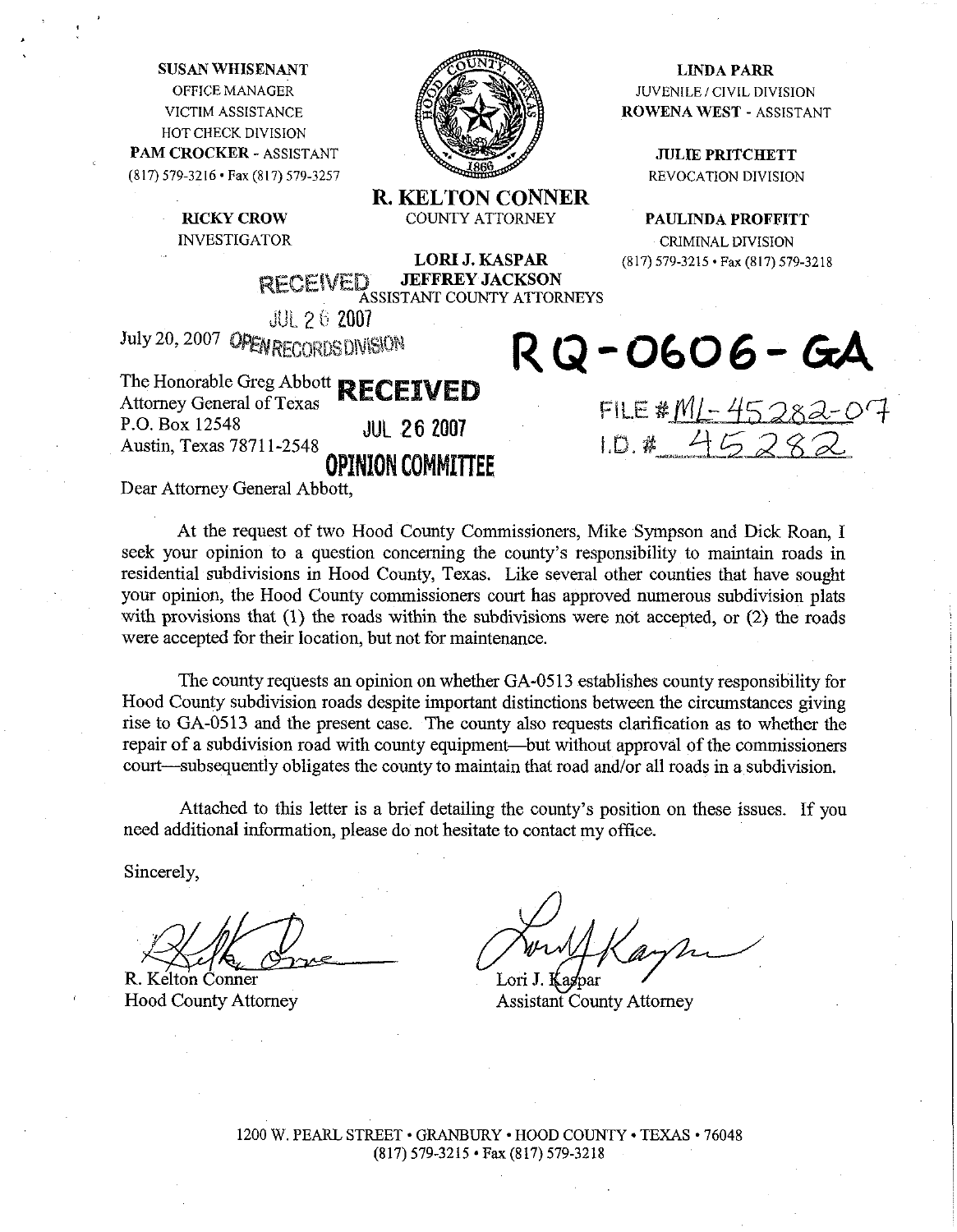# **Attorney General Opinion Request**

### **Brief on behalf of Hood County**

Facts

Hood County has a population of less that 50,000, but has grown rapidly since Lake Granbury was built in the 1960s. The county's proximity to Dallas and Fort Worth, the availability of lakefront property, and the attraction of a relaxed country lifestyle have prompted the development of numerous subdivisions in the county.

Hill Country Estates is one such subdivision. **As** evidenced by the recording information on the plat, the commissioners court approved the plat of H111 Country Estates on September 26, 1983. (Exhibit A). Included in the developer's dedication of the roads and easements on the plat was the following notation, "The 60' roads are not maintained by the county." The commissioners court approved the plat on the same date but specifically withheld approval of the roads in the subdivision. (Exhibit B). Hence, both the plat and the minutes contain language indicating that the county did not accept the roads in Hill Country Estates.

Some time between 1983 and  $2000<sup>1</sup>$  a former commissioner utilized county resources to perform work on at least one road in the subdivision without the approval of the commissioners court. The section of road on which the work was performed is highlighted in yellow on the plat. (Exhibit **A).** Several residents in the subdivision contend that other roads throughout the subdivision received similar county maintenance, an allegation the former commissioner denies; however, a search of the records has revealed no record regarding commissioners court approving any roadwork in the subdivision. Additionally, it has been suggested that a former

<sup>&</sup>lt;sup>1</sup> In 1997 the commissioners court authorized a Unit Road System under Chapter 252, Subchapter C of the Transportation Code. In 2000, citizens voted for Subchapter D.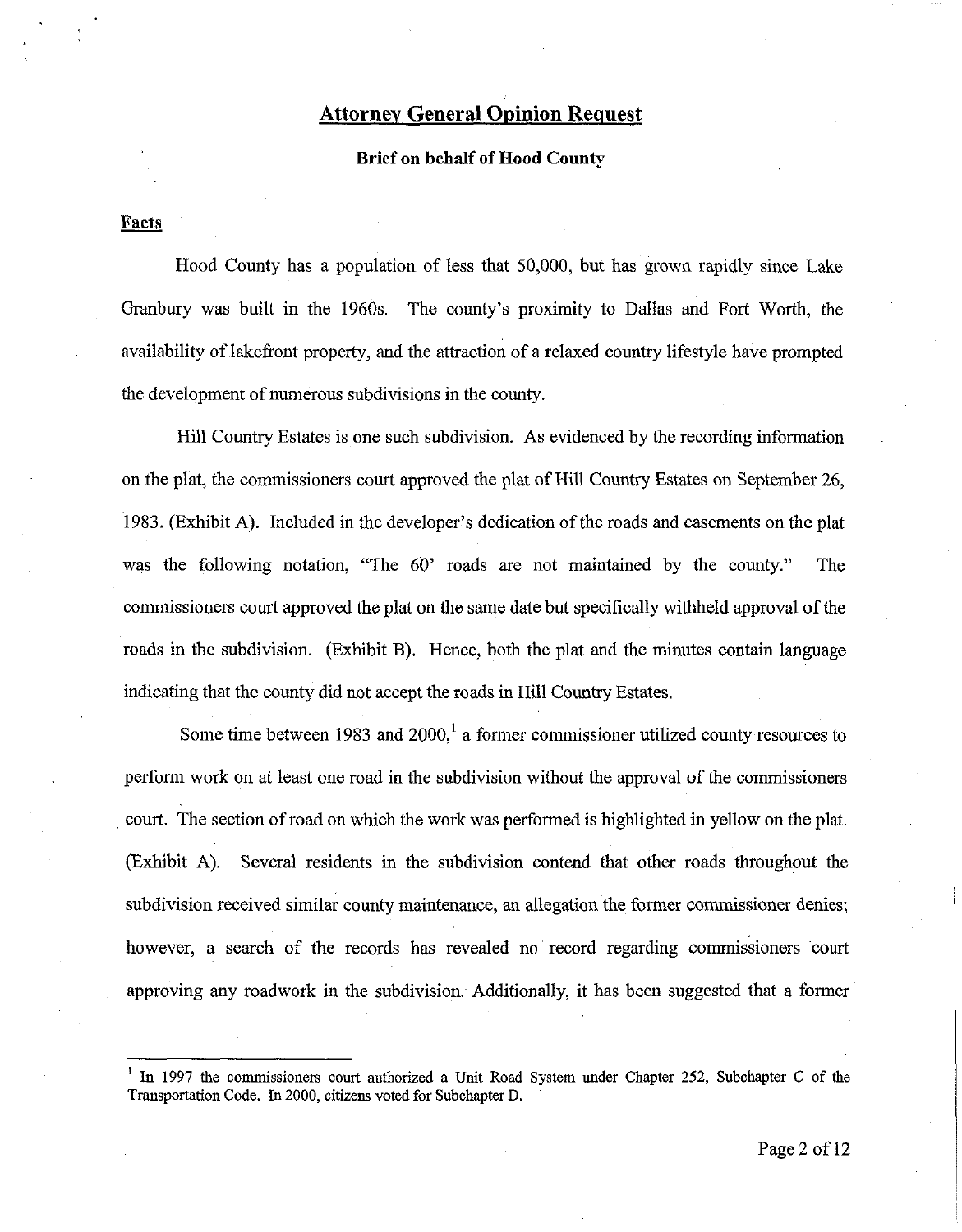county attorney wrote an advisory opinion concerning the road improvements, but no copy of a legal opinion relating to the roadwork can be found.

Although the roads are dedicated to the public, the commissioners court did not accept the roads. The public has openly used the subdivision roads without obstruction or challenge for many years. No court of competent jurisdiction has declared the roads to be public roads in accordance with Chapter **28** 1, Transportation Code.

Hill Country Estates recorded covenants and restrictions (Covenants) on September **23,**  1983. (Exhibit C). The Covenants stated that the seller, The Hill Country, Ltd., would be responsible for road construction and maintenance within the subdivision. Id. at **2.** Additionally, the Covenants specified that, "All roads will be private and will not be maintained by the County." *Id.* The Covenants further declared that all restrictions would terminate in twenty years unless a majority of the property owners voted to extend the Covenants. Id. The Hood County Clerk has no record that the property owners ever extended or modified the Covenants.

Hill Country Estates landowners have not had an election authorized by Chapter **253,**  Transportation Code. Since the platting of the subdivision, the Hood County Commissioner's Court has not formally accepted the dedication of the roads in Hill Country Estates. The commissioners have neither purchased nor condemned the roads.

The commissioners believe that, according to their training, if the county performs work on a private road it is a violation of the law. They also believe that if the county performs work on a public road, the county must add that road to the county road count; furthermore, the county must maintain that road at the same level to which they have improved the road.

Because the county performed some work on a road in the subdivision-albeit without the approval of the commissioners court—the residents of Hill Country Estates assert that the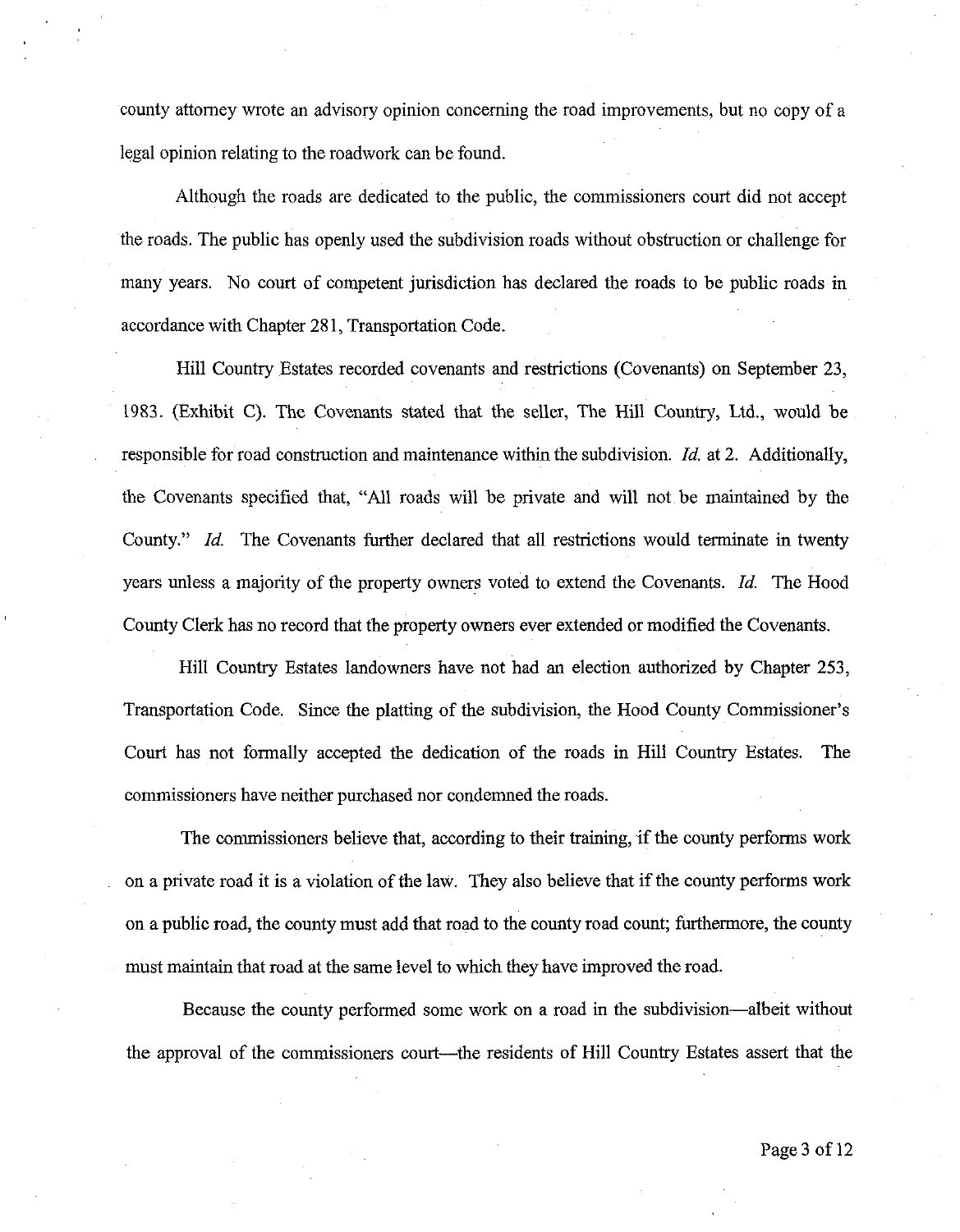roads have become part of the county road system and the county is now obligated to maintain all of the roads in Hill Country Estates under GA-0359.

## Questions Presented

## Question **1:**

Under Tex. Att'y Gen. Op. No. GA-0513, must a county with a population under 50,000 maintain the roads in a subdivision when (1) the subdivision Covenants state that the roads are private and not maintained by the county, (2) the county has expressly refused to maintain the roads at the time of platting, (3) the official minutes of the commissioner's court states that the county accepted none of the roads and (4) the county has not acquired a public interest in the roads under Transportation Code §281.002?

### Question **2:**

If a county is not required to maintain the roads in a subdivision under Question 1, if a county commissioner—without the approval of the commissioners' court—uses the county road crew to repair one road in such a subdivision, is the county subsequently obligated to:

- (a) Maintain only the road or portion of the road repaired at the request of the commissioner; or
- (b) Maintain all of the roads in the subdivision?

# Question **3:**

If evidence subsequently shows that the commissioner in Question 2 performed work on more than one road and/or on more than one occasion, would that alter your opinion concerning the obligation of Hood County to maintain the subdivision roads?

I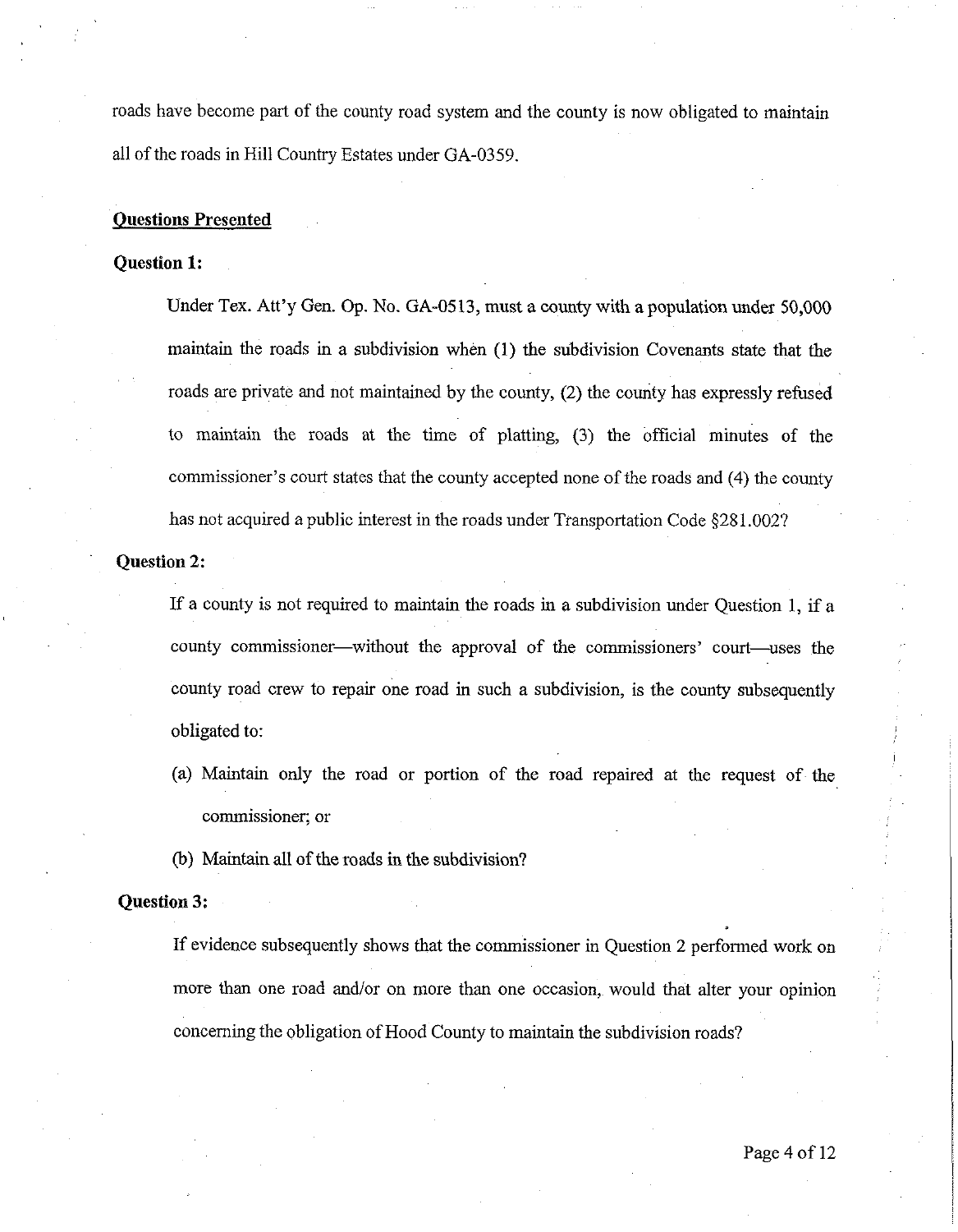### Argument

The Hood County Commissioners Court contends that it has no responsibility to maintain the roads in Hill Country Estates. Commissioners expressly rejected any interest in the roads by not accepting the roads on September 26, 1983. (Exhibit A). Since then, the court has neither formally accepted dedication of the roads in Hill Country Estates, nor has the county purchased or condemned those roads. No court of competent jurisdiction has declared the roads to be public roads by adverse possession or implied dedication. Additionally, the commissioners court has never sanctioned the use of county equipment or personnel to repair or maintain the roads in Hill Country Estates.

**I.** The county has not acquired a public interest in the roads in Hill Country Estates under Transportation Code §281.002 as the county has not purchased, condemned, or accepted the dedication of the roads and no court of competent jurisdiction has rendered a judgment of adverse possession.

Discrepancies exist as to whether the roads in Hill Country Estates are public or private. For example, the subdivision Covenants clearly established all subdivision roads as private roads (Exhibit C) while the plat designated the roads as public (Exhibit **A).** Regardless of this distinction, the commissioners court did not accept the dedication of the roads at the time the court accepted the plat. (Exhibit B). Therefore, because the two-step process of offer (Exhibit A) and acceptance (Exhibit B) was incomplete, the roads did not become county roads under \$28 1.002(3). TEX. TRANSP. CODE ANN. (Vernon 2006).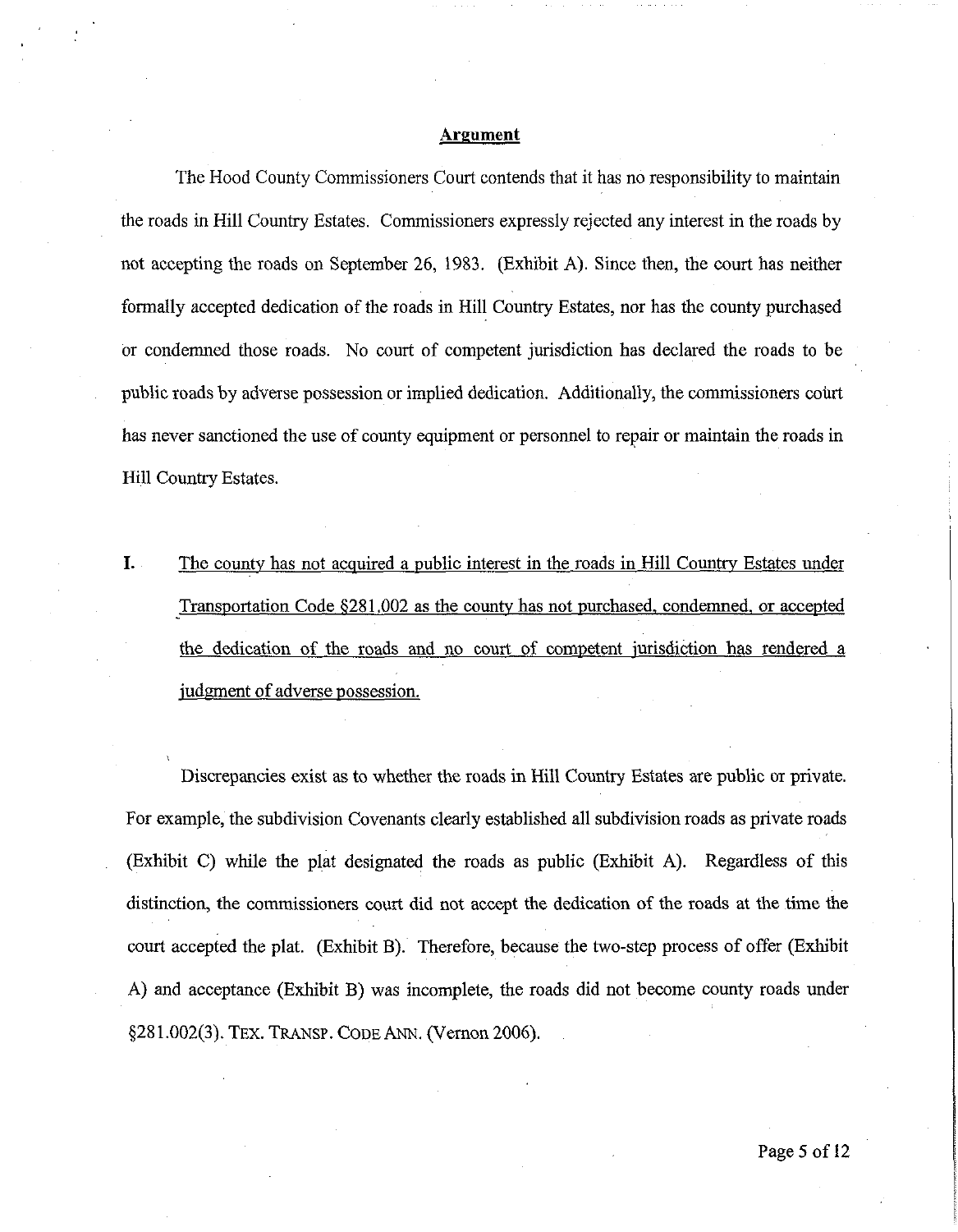Additionally, the county did not acquire an interest in the roads in Hill Country Estates via adverse possession. The public has openly used the subdivision roads for many years; emergency vehicles and mail carriers have also used the roads without obstruction or challenge. However, a county such as Hood County with a population of less than 50,000 may not legally determine that a road has become a public road by adverse possession as that determination must come from a court of competent jurisdiction making a final judgment. Because no court of competent jurisdiction has determined that the Hill Country Estates roads have become public roads, the county has not acquired a public interest in the roads through adverse possession under \$28 1.002(4). TEX. **TRANSP.** CODE ANN. (Vernon 2006).

Finally, the county has neither purchased nor condemned the roads in Hill Country Estates under 5281.002 (1)(2). Therefore, because none of the conditions under Transportation Code \$ 281.002 has been satisfied, Hood County has not acquired a public interest in the roads in Hill Country Estates in accordance with the statute. $2^{\circ}$ 

**11.** Hood County is not responsible for the maintenance of the roads in Hill Country Estates under  $GA-0513$  because  $(1)$  the plat's dedication disclaims a county interest in the roads, (2) the commissioners court expressly reiected the roads dedicated in the plat and **(3)** the subdivision Covenants designated the roads as private and not maintained by the county.

According to GA-0513, when a county accepts a plat containing a public road dedication, the acceptance makes the roads county roads. Tex. Att'y Gen. Op. No. GA-0513 (2007) at 2.

<sup>&</sup>lt;sup>2</sup> Additionally, Hood County has no authority to maintain private roads because its population is greater than 5,000. *See* Tex. Att'y Gen. Op. No. JC-0288 (200) at 2.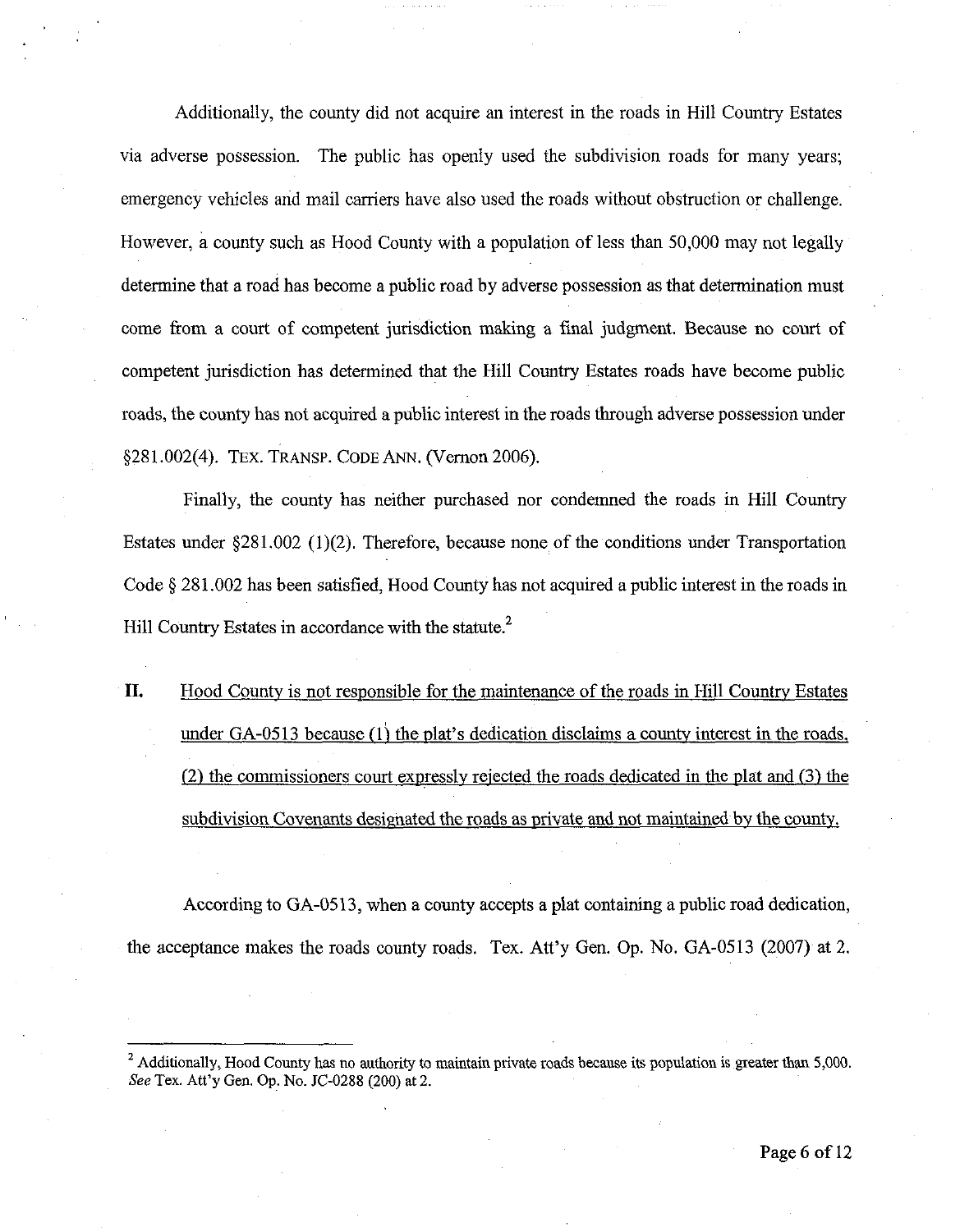However, the facts giving rise to the *Hill County* opinion differ significantly from the facts in Hood County.

First, the Hood County plat in question expressly disclaimed the county's interest in the roads. The face of the plat states, "The 60' roads are not maintained by the county." (Exhibit A). In contrast, in *Hill* County there was no evidence that the plat approved by the commissioners contained similar wording. Hill County Brief at 1.

Additionally, there is no evidence that the Hood County Commissioners Court ever intended to exert any control over the subdivision roads. In fact, the minutes of the commissioners court underscore the court's express rejection of the subdivision roads with the statement, "None of the roads in said subdivisions were accepted by the County." (Exhibit B). Moreover, the Hood County commissioners never imposed restrictions on the development of any subdivision roads, further demonstrating the commissioners' intention to disclaim any future responsibility for the roads. *Id.* Unlike Hood County, the *Hill* County Commissioners Court accepted the dedication of the roads but also stated that the acceptance did not obligate the county to maintain the roads. Hill County Brief at 1. The *Hill* County resolution also required that all future roads within the subdivision must meet minimum county standards. *Id.* This restriction alone plainly indicates *Hill* County's desire to exert at least some control over subdivision roads.

Furthermore, the actions of the precinct commissioners in Hood and Hill counties are also dissimilar. In Hood County, for example, there is evidence that the commissioner repaired a road within the subdivision on at least one occasion. In *Hill* County, however, the commissioner acknowledged maintaining the subdivision roads in his precinct for at least ten years. Hill County Brief at 1.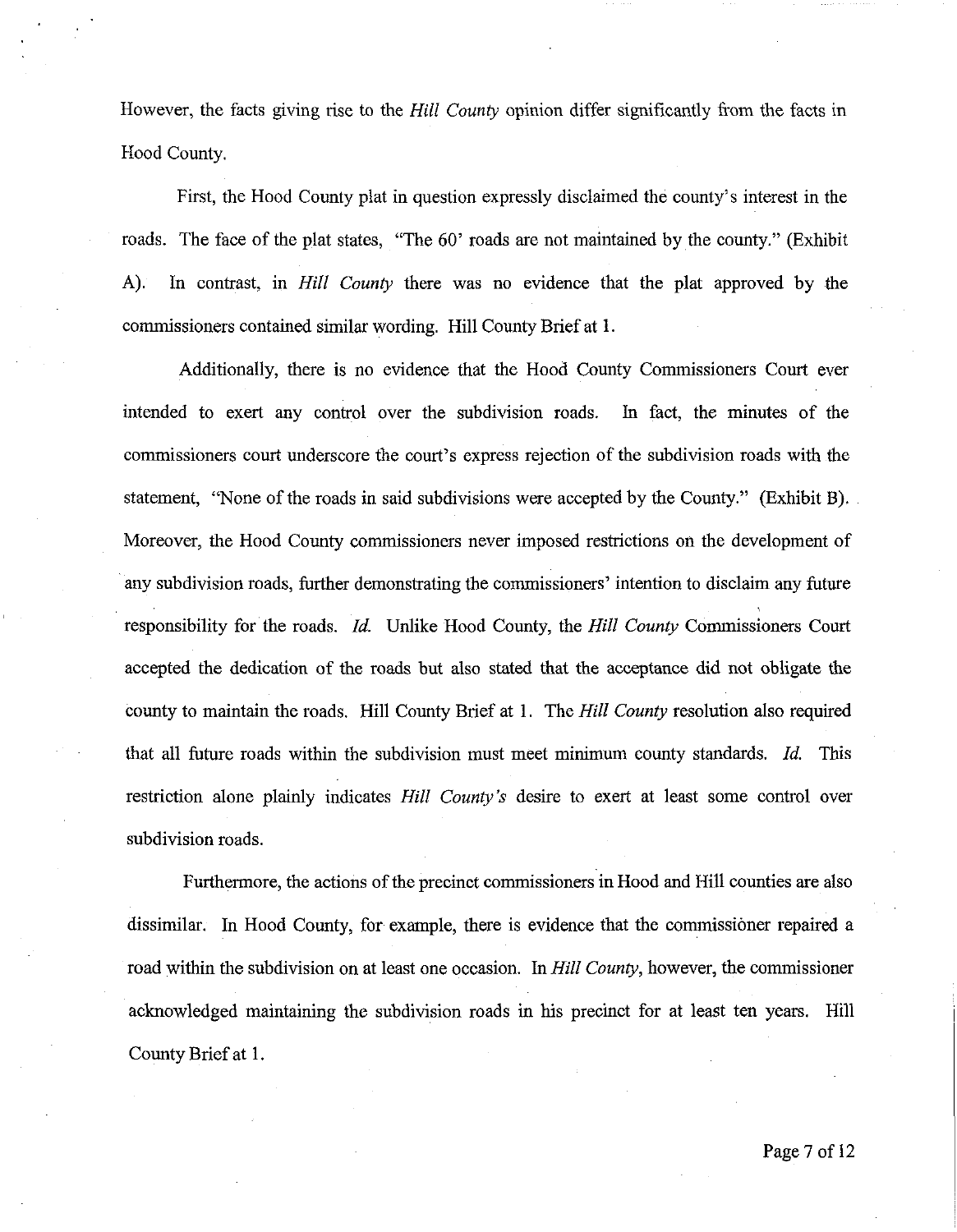In addition, the actions of the property owners in both counties differ. In Hood County, subdivision landowners have expressed no willingness to donate money to the county to improve or maintain any roads. In contrast, the **Hill** County landowners had volunteered donations to the county to pave one of the subdivision's roadways. Hill County Brief at 1.

In this case, the subdivision Covenants explicitly established the roads as private. (Exhibit C). The Covenants also clearly stated that the county had no responsibility to construct or maintain the roads. Id. Therefore, property owners within Hill Country Estates had no expectation that the county would assume responsibility for the roads. Any county work performed on Hill Country Estates' roads occurred while the Covenants were in effect-that is, while the roads were private. The county has performed no work on the subdivision roads since the termination of the Covenants in 2003. Hence, there is no evidence that the county subsequently acquired a county interest in the roads.

Because of the vast differences between the Hood County case in question and the *Hill*  County case then, Hood County should not be responsible for the maintenance of the subdivision roads under GA-0513.

There is no evidence that Hood County commissioners ever intended to take responsibility for the private roads in Hill Country Estates. In fact, commissioners went to great 'lengths to disclaim any interest in the roads in the subdivision. The plat clearly stated that the county would not maintain the roads, the commissioners court stated that it would accept no responsibility for the roads, and the court imposed no restrictions on building the roads. The only affirmative undertaking was one commissioner's use of county staff and equipment to repair a section of a subdivision road on at least one occasion. To date, none of the residents of Hill Country Estates has approached the commissioners with offers to donate money for

Page 8 of 12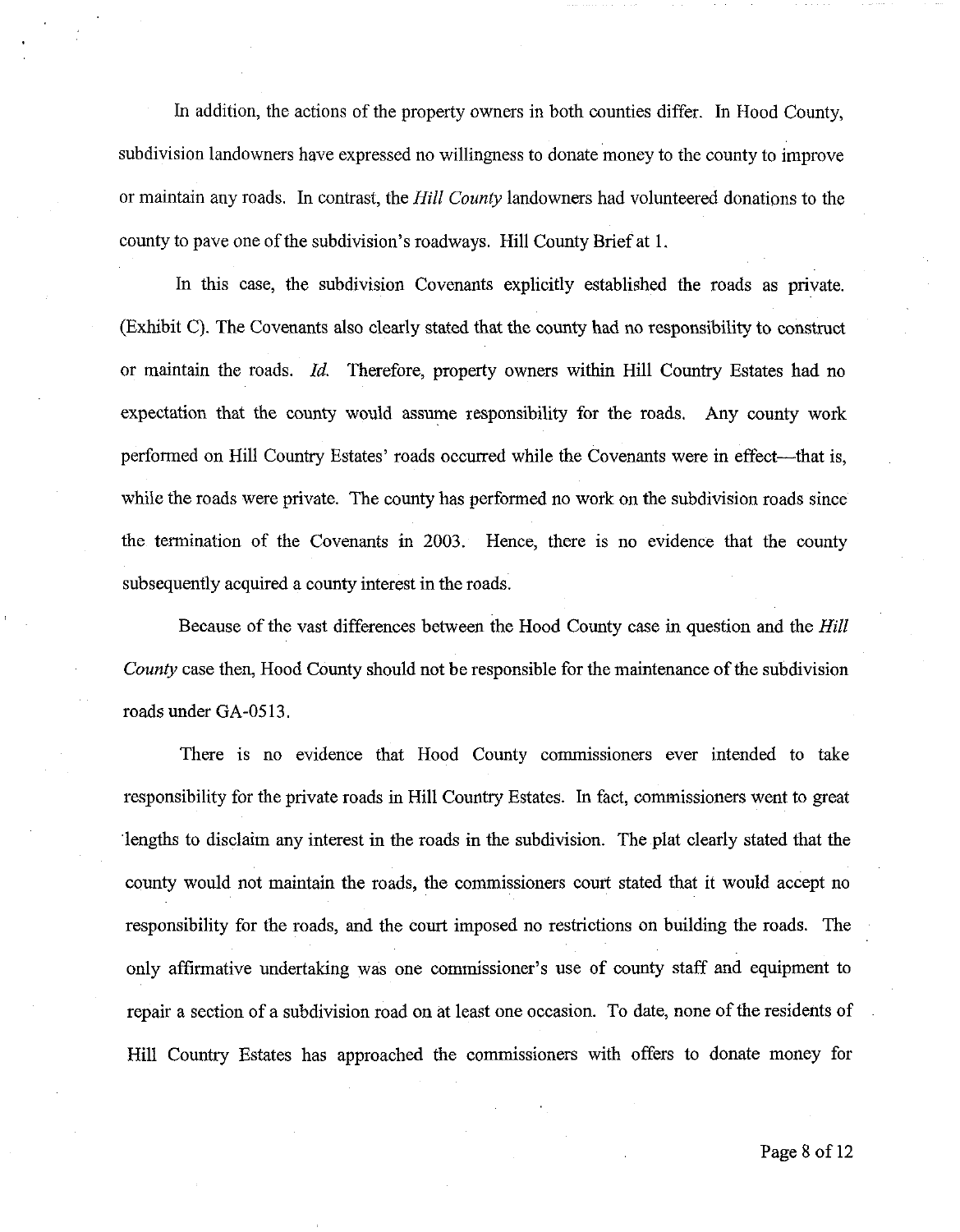upgrading the roadways. The Hill Country Estates Covenants state that the roads are private and not entitled to county maintenance. (Exhibit C)

On the contrary, in **Hill** County the commissioners sent mixed messages to landowners regarding the control of subdivision roads. While the commissioners initially stated that they would not maintain the roads, the county nevertheless required that all roads be built according to county standards. Furthermore, county equipment and staff maintained the roadways for at least ten years. Finally, residents offered to pay the county to pave one roadway in their subdivision.

Therefore, because of the differences between the actions of the commissioners and the subdivision property owners in Hood County and the actions of commissioners and subdivision property owners in the Hill County case, Hood County should not be obligated to maintain the roads in Hill Country Estates under GA-0513.

# **111.** Hood County is not responsible for the maintenance of the roads in Hill Countrv Estates under GA-0359 because that opinion applies exclusively to roads created under Transportation Code Chapter 253.

The residents of Hill Country Estates have cited opinion GA-0359 to support their contention that, because the county performed *some* work on a subdivision road, the road has become part of the county road system by virtue of the repairs. The county disagrees with this position and maintains that GA-0359 does not apply to the roads in Hill Country Estates.

In support of the residents' position, some commissioners believe—based on their training in various seminars-that any county work performed on a public road automatically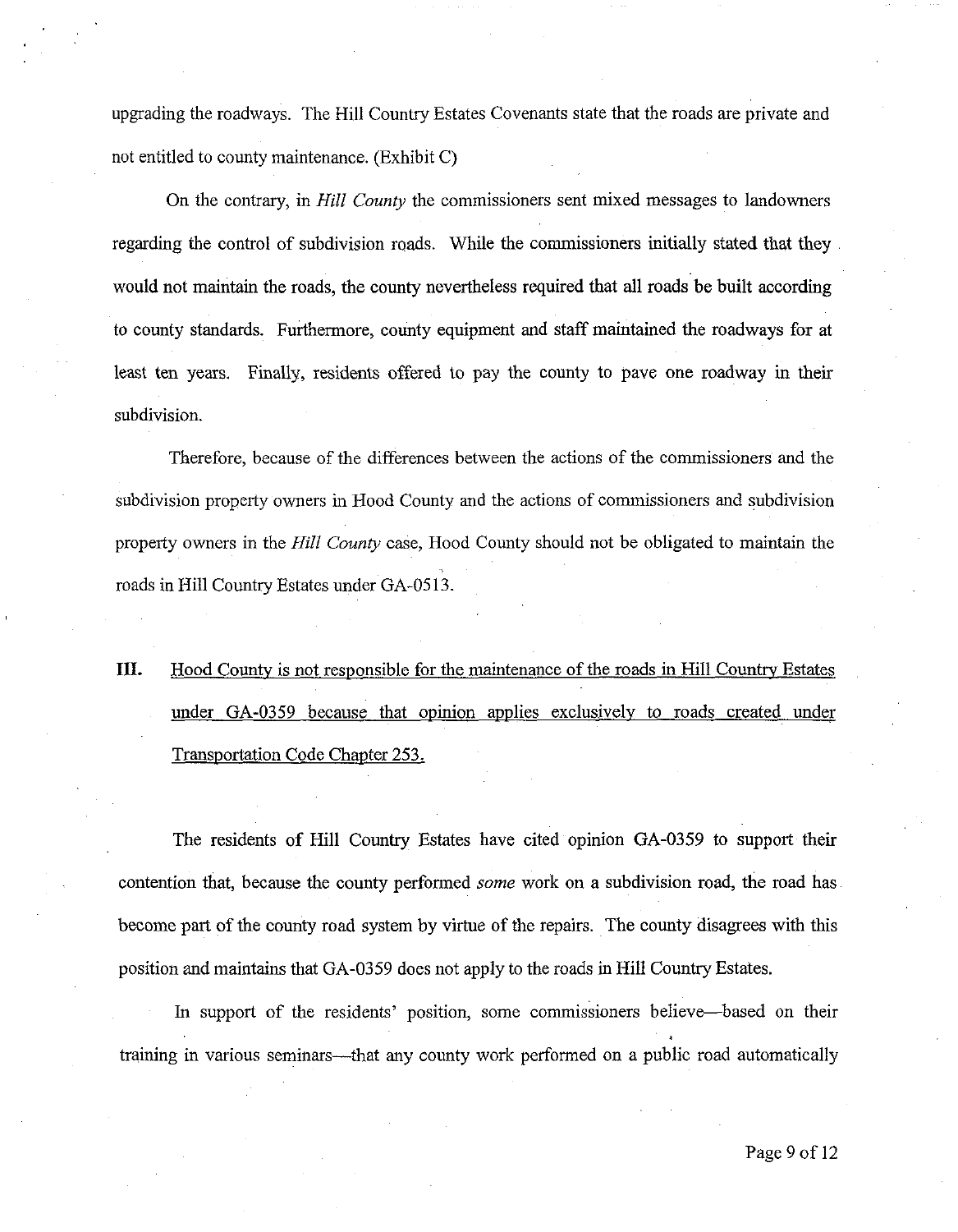adds the road to the county road count and obligates the county to maintain the road. The county has found no statute, case, or opinion that supports this rule. However, even if this ruie is valid, the roads in Hill Country Estates have not become part of the county system because the commissioners court did not authorize any work on the subdivision roads. An individual commissioner may not unilaterally bind the county by accepting a new road into the county system. *See* Tex. Att'y Gen. Op. No JM-1155 (1990) at 2.

If a county wants to improve a subdivision road, it must do so under chapter 253 of the Transportation Code. Tex. Att'y Gen. Op. No. GA-0359 (2005) at 3. A commissioners court must first determine that the improvement of the road is necessary for the safety and welfare of the residents. TEX. TRANSP. CODE ANN. *5* 253.003 (Vernon 2006). Then commissioners must post a notice, hold a public hearing concerning the proposed improvements, and send ballots to all property owners in the subdivision. TEX. TKANSP. CODE ANN. *5* 253.004-06 (Vernon 2006). If the measure passes, the county orders the improvements and assesses the costs against the property owners. TEX. TRANSP. CODE ANN. *5* 253.007 (Vemon 2006). Once a county improves a subdivision road under chapter 253, the road becomes a county road and the county must maintain it "according to county road standards." Id.; TEX. TRANsP. CODE ANN. *5* 253.011 (Vernon 2006).

There is no evidence that the county improved the road or roads in accordance with Chapter 253. The County Road Administration denies improving any roads in Hill Country Estates and there are no commissioners court minutes approving any improvements to the roads in the subdivision. There was no public hearing concerning road improvements and there was no affirmative vote by property owners. Therefore, contrary to the assertions of the residents of Hill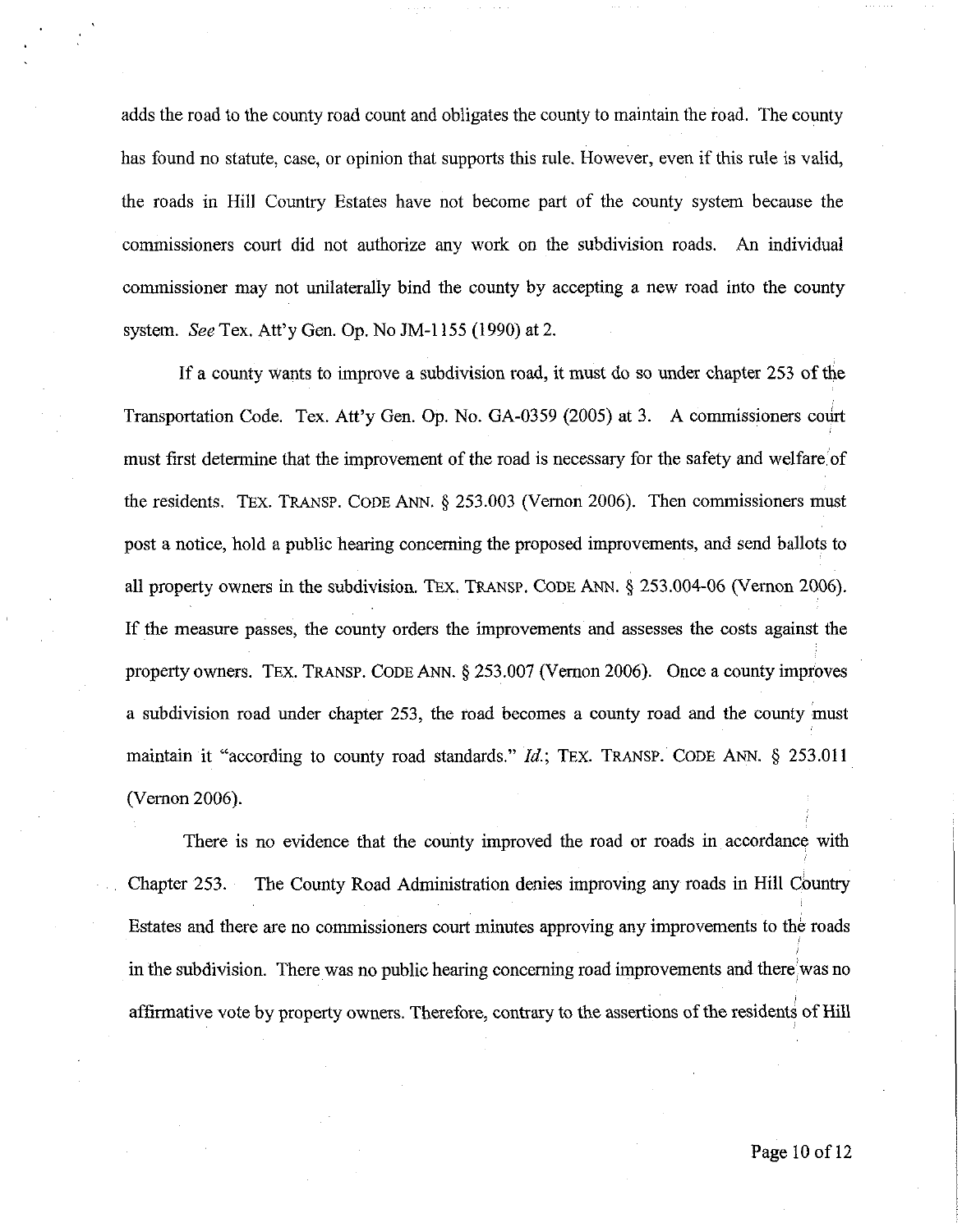Country Estates the county is not responsible for the maintenance of the subdivision roads under GA-0359.

**IV.** Hood County is not responsible for the maintenance of the roads in Hill Country Estates because even though county equipment was used to maintain a portion of a subdivision road, the act of a single commissioner without the approval of commissioners court does not bind the county.

A county may act only through its commissioners court—the acts of one commissioner may not bind the county by a commissioner's individual actions. *Wilson* v. *County of Calhoun, 489* S.W.2d 393, 397 (Tex. Civ. App.--Corpus Christi 1972, writ ref d n.r.e.); Tex. Att'y Gen. Op. No. JM-1155 (1990) at 2. In the present case, a single commissioner acted outside the authority of the commissioners court by repairing a road in Hill Country Estates. There is no record of the County Road Administration approving any road improvements in Hill Country Estates.

Therefore, this act by one commissioner without the official approval of the commissioners court does not obligate Hood County to maintain the road or other roads in the Hill Country Estates subdivision.

### **Conclusion**

Since their inception, the roads in Hill Country Estates have been private. The plat indicates their private character and the property owners' Covenants affirm this. The commissioners court specifically disclaimed any interest in the roads when it accepted the plat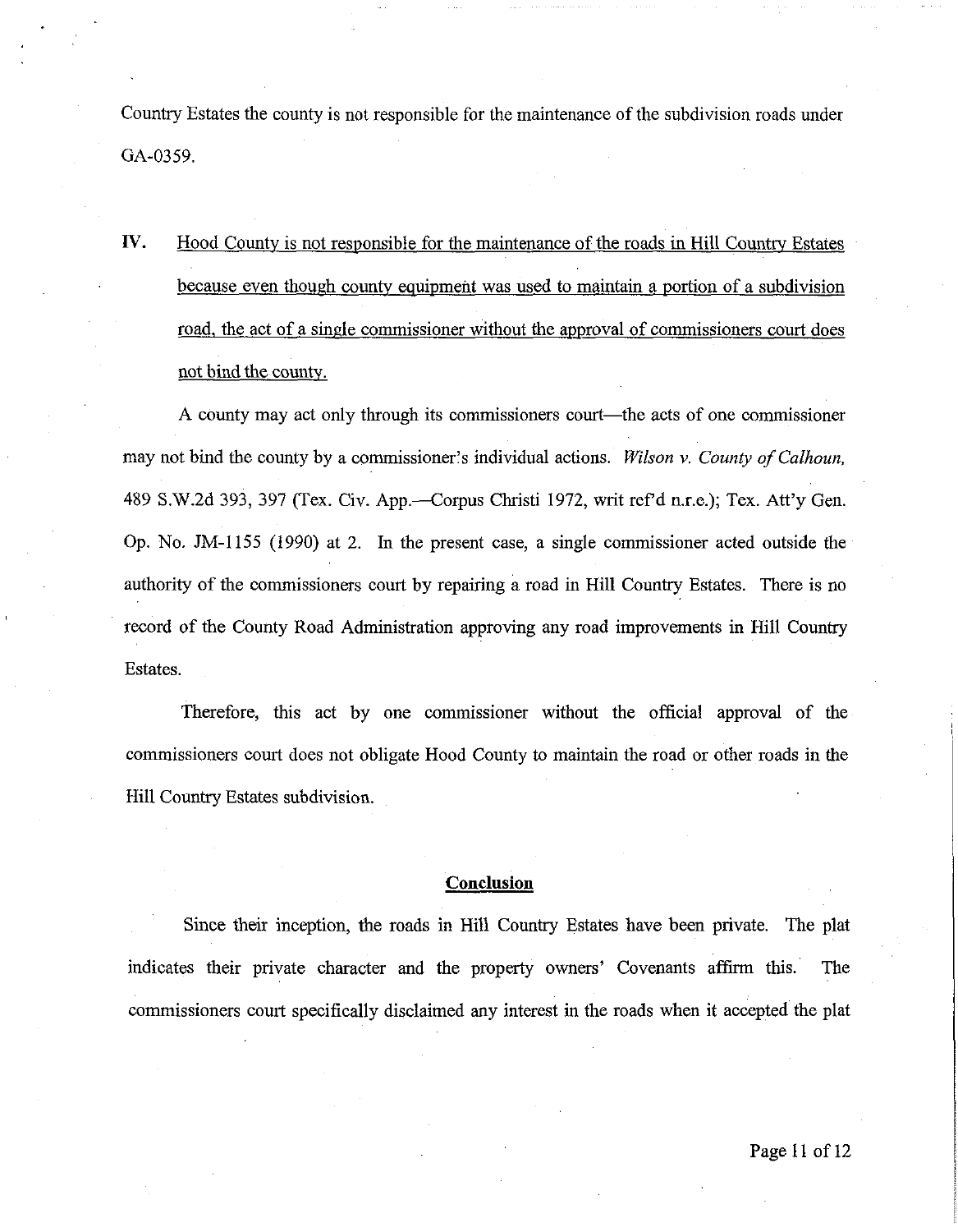but not the roads. No official act by the Hood County Commissioners Court has intervened to alter the nature of these private subdivision roads.

The Hood County Commissioners Court has the authority to exercise its discretion over which public roads it maintains. Section 251.003 of the Transportation Code grants commissioners courts the right to maintain public roads, stating that, "the commissioners court of a county may make and enforce all necessary rules and orders for the construction and maintenance of public roads." TEX. TRANSP. CODE ANN. (Vernon 2006). In 1983, the commssioners court neither accepted nor claimed responsibility for the private roads in Hill Country Estates. Since then, there have been no affirmative actions by the commissioners court to add the roads in Hill Country Estates to the county road system. The commissioners court has never authorized the county to use county equipment or personnel to improve or maintain the subdivision roads and the roads have not become public by adverse possession. Therefore, the Hood County Commissioners Court should have no responsibility to maintain the roads in Hill Country Estates.

The act of a single commissioner repairing a subdivision road with county equipmentwhen the commissioners court has not approved the action—should not create a county interest in the road or obligate the county to continue maintenance on that road or other subdivision roads, particularly given that work was done while the subdivision Covenants deemed the roads private. Even if the county subsequently obtains evidence that this single commissioner repaired more than one road on a few occasions, the commissioners court never approved any such actions. Isolated instances of a commissioner acting autonomously to repair roads should not establish a county interest in the roads or obligate the county to future maintenance of subdivision roads.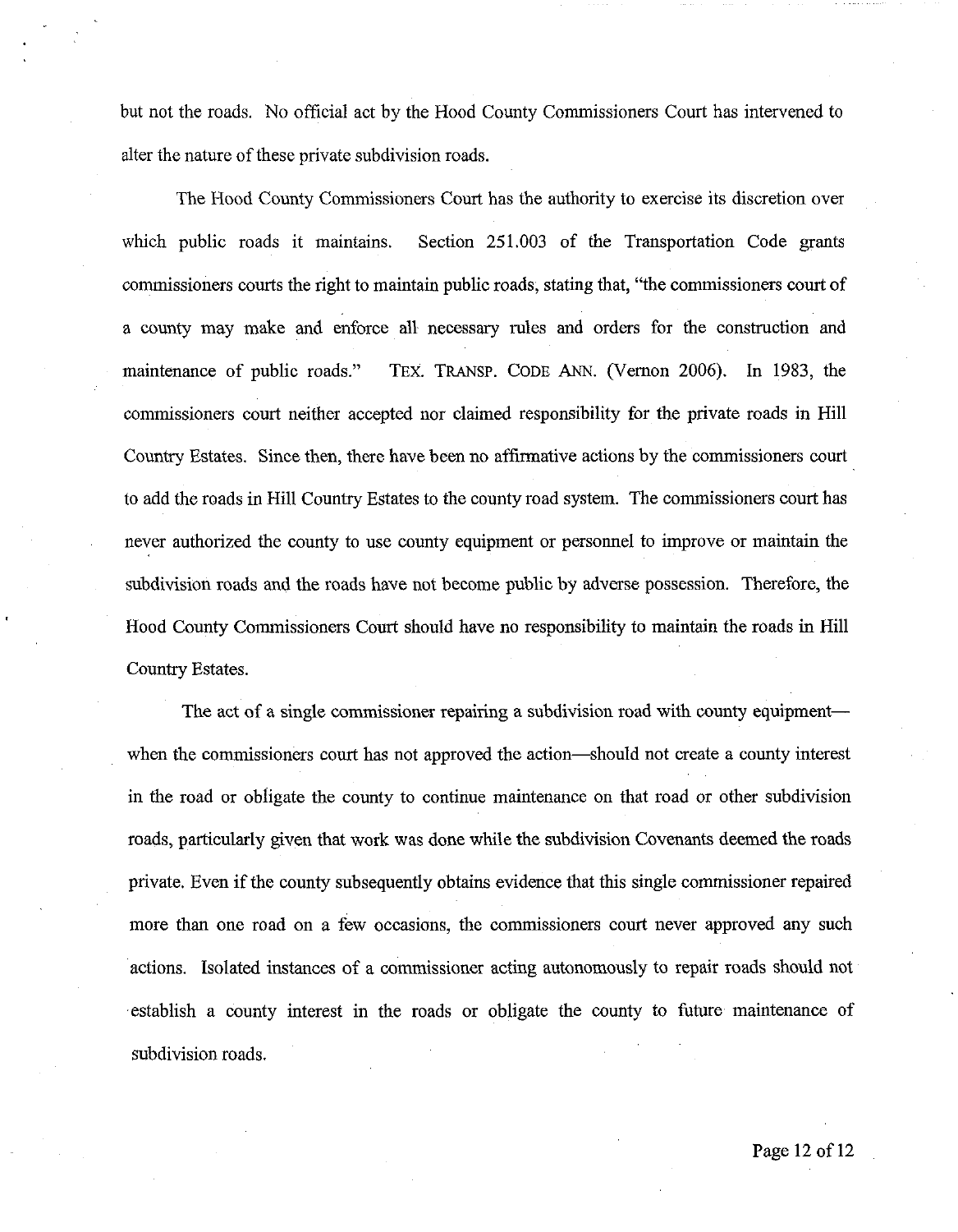### Vol: K Page 437

STATE OF TEXAS

### COMMISSIONERS COURT

COUNTY OF HOOD

BE IT KNOWN, that on this the 26th day of September, 1983, the Honorable Commissioners Court of Hood County, Texas, was duly convened in Special Session in Room #7 of the Courthouse, thereof in the City of Granbury, Hood County, Texas, for the following purposes, to wit:

1. MINUTES PRESENTED FOR APPROVAL

- 2. DISCUSS & ACT ON:
	- (1) Subdivision Plats Presented for Approval
	- (2) Correct List of 1984 Fiscal Year Holidays
	- (3) Purchase of Property for Maintenance Headquarters in Precinct No. 2
	- (4) Request for County to Accept Maintenance of Williamsburg & Mathis Lane Road
	- Routine Budget & Fiscal Matters & Departmental  $(5)$ Requests

The following members were present:

JOE BROWN, Commissioner Precinct #1 MELVIN GIFFORD, Commissioner Precinct #2<br>W. A. SHRYOCK, Commissioner Precinct #3 ALBERT W. HALL, Commissioner Precinct #4 MILTON MEYER, County Judge

Judge Meyer called the meeting to order at approximately 11:00 A.M.

REGARDING Item number 1: No action to be taken until Regular Meating.

REGARDING Item number 2.1: Motion to approve plat of THE BLUFFS made by Commissioner Gifford. Seconded by Commissioner Brown. All voted aye. Motion carried. MOTION to approve plat of THE HILL COUNTRY made by Commissioner Brown. Seconded by Commissioner Hall. All voted aye. Motion carried. MOTION to approve plat of SECTION E, THE OLD W.D. RANCH, made by Commissioner Brown. Seconded by Commissioner Hall. All voted age. None of the roads in said subdivisions were accepted by the **AII** County.

REGARDING Item number 2.2. Motion to approve the following revised list of County Holidays, made by Commissioner Hall. Seconded by Com-<br>missioner Brown. All voted aye. Motion carried.

| NOVEMBER 11, 1983      | <b>VETERANS DAY</b> | FRIDAY                |
|------------------------|---------------------|-----------------------|
| NOVEMBER 24&25, 1983   | THARKSGIVING DAY    | THURSDAY FRIDA!       |
| DECEMBER 23-26         | <b>CHRISTMAS</b>    | <b>FRIDAY PRONDAY</b> |
| <b>JANUARY 2, 1984</b> | NEW YEARS DAY       | $\sim$<br>MONDAY      |
| FEBRUARY 20, 1984      | PRESIDENTS DAY      | <b>MONDAY</b>         |
| APRIL 20, 1984         | GOOD FRIDAY         | FRIDAY                |
| MAY 28, 1984           | NEMORIAL DAY        | <b>MONDAY</b>         |
| <b>JULY 4, 1984</b>    | INDEPENDENCE DAY    | ( WEDNESDAY           |
| SEPTEMBER 3. 1984      | LABOR DAY           | <b>MONDAY</b>         |

HTBTT<sup>.UB</sup>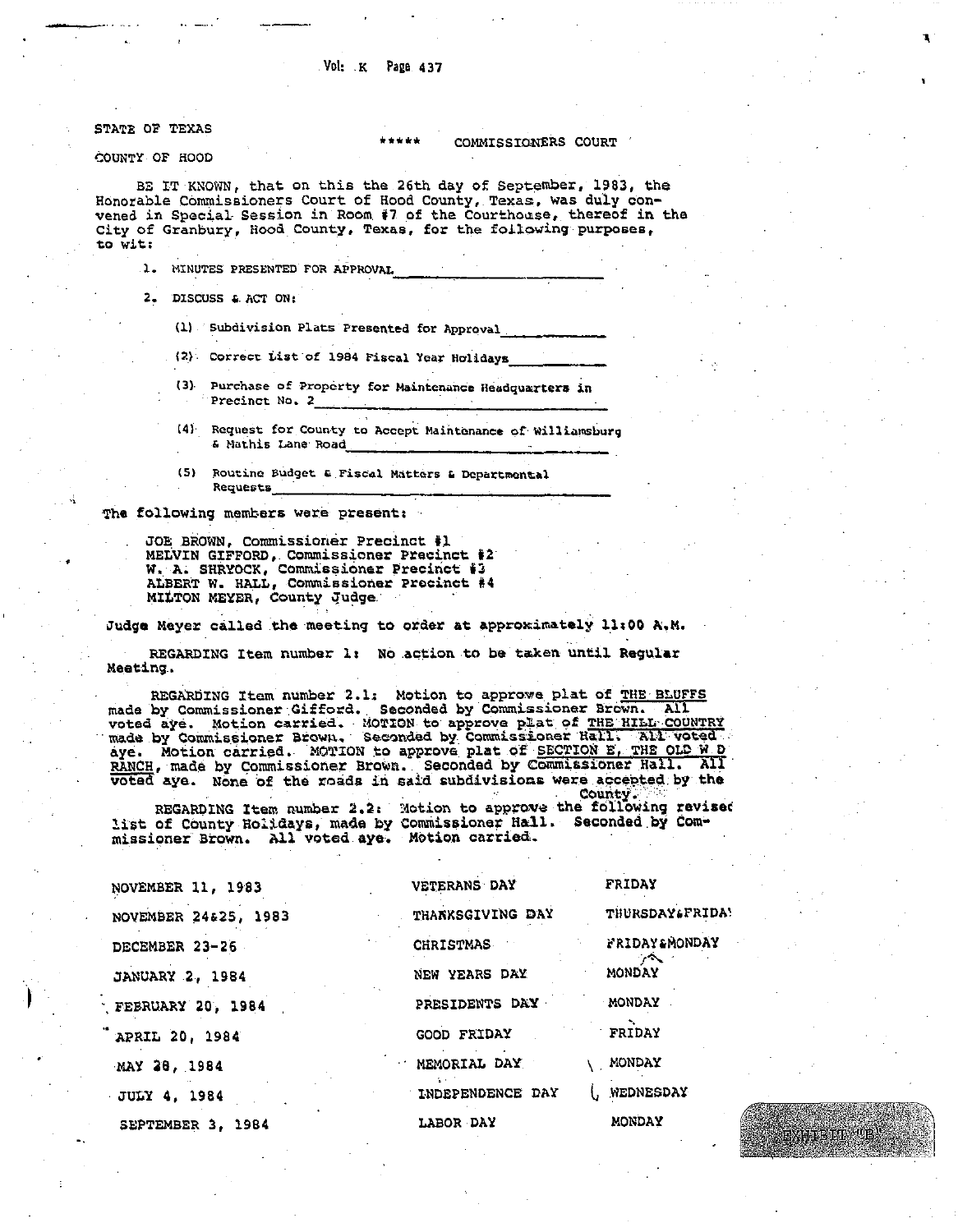**REGARDING Item number 2.3: Motion to approve the purchase of property adjoining the current Maintenmcn Headquarters in Precinct No. 2, made by commissioner Gifford. Seconded by Cummissioner Brown. All voted aye. Motion carried.** 

**REGARDING Item number 2.4: Motion to accept Williamsburg-Mathis**  REGARDING Item number 2.4: Motion to accept Williamsburg-Mathis<br>Lane as a County Road, made by Commissioner Brown. Seconded by Com-<br>"Missioner Shryock. All voted aye. Motion carried. (see pages <u>439</u> & <u>440</u>)

**REGARDING Item number 2.5: Salary change requests were approved**  assioner Shryock. All voted aye. Motion carried. (see pages <u>439</u> & 5<br>REGARDING Item number 2.5: Salary change requests were approved<br>as shown on pages 441 thru 449. MOTION to approve Line Item Changes<br>ande by Commissioner REGARDING Item number 2.5: Salary change requests were approved<br>as shown on pages  $4/4/$  thru  $4/9$ . MOTION to approve Line Item Changes<br>made by Commissioner Shryock. Seconded by Commissioner Gifford. All<br>voted aye. Motion by Commissioner Gifford. All voted aye. Motion carried. (see pages **452** thru **457**)

Motion to adjourn made by Commissioner Shryock. Seconded by Commissioner Hall. All voted aye. Motion carried.

COURT ADJOURNED.

ANJANETTE ABLES, Clerk of County Court Hood County, Texas

Approved: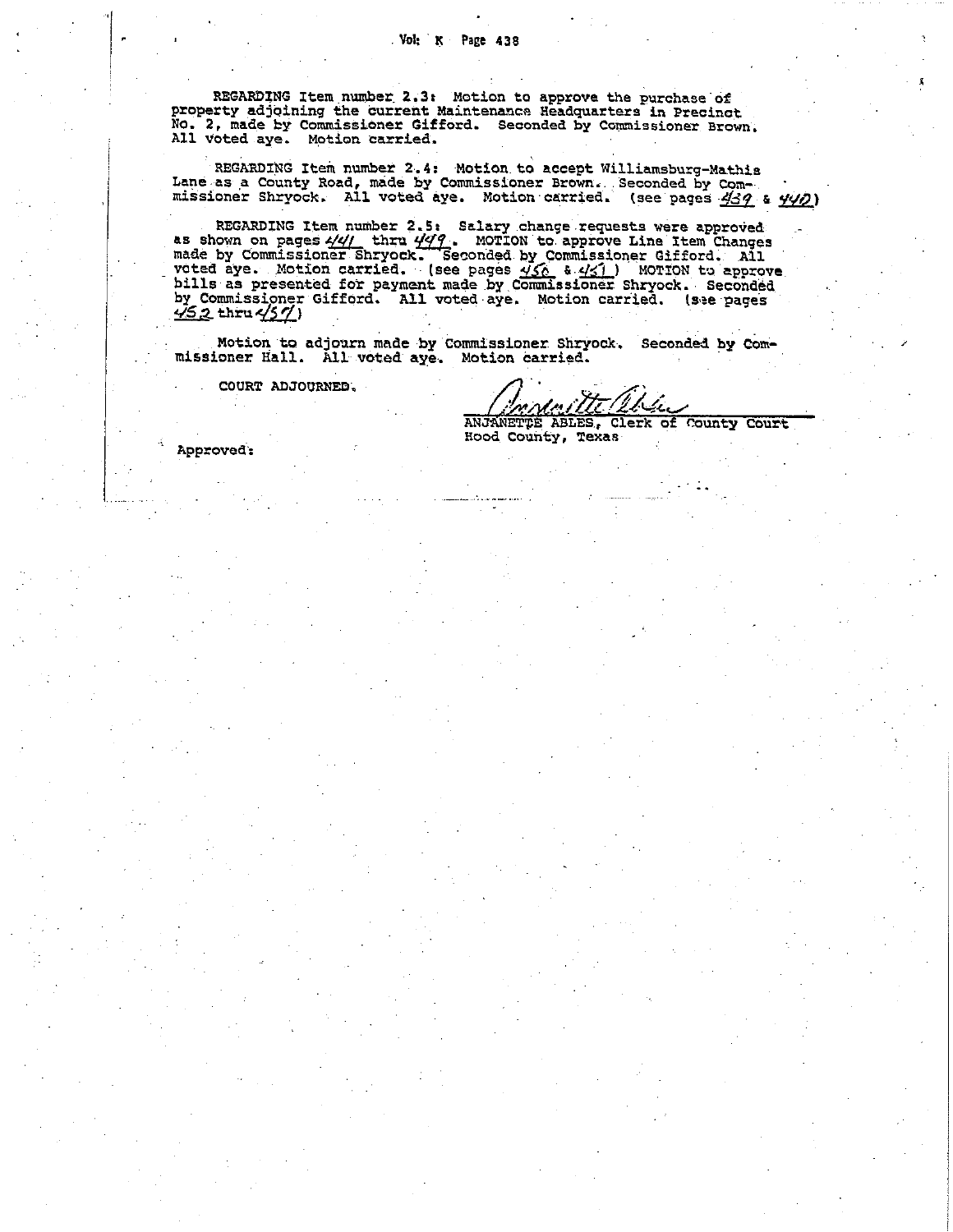# EXHIBIT (A)

vii 1028 virt 522

### RESTRICTIONS - THE MILL COUNTRY, UNIT I & II

أمحمته الأمصاء

### 31007

It is mututally agreed by and between the parties hereto that the property herein described shall be subject to the following restrictions, covenants and reservations, which shall be binding on the parties hereto and all persons claiming under them, to-wit:

1. All buildings erected or maintained on any t act in said subdivision must have design approved by the restrictions committed, have the exterior completed within one year after building has been started and shall not contain less, than 800 aquare feet of floor space unless an exception is granted by the restrictions committee. Not more than one single family residence per lot except as provided In (a) below. Nobile homes shall be not less than 700 square feet of floor space. not more than five years old, and it shall be understirted not more than 60 days. from date of placing on lot.

a. No lot shall be subdivided, without express written permission of property owners association.

Mobile homes will be allowed only in designated areas.

2. Livestock must be fenced in on ovner's tract. Under no circumstance vill swine be kept or raised on any tract.

3. No tract shall be used or maintained as a dumping ground for rubbish. Trash, garbage, or other waste shall not be kept except in sanitary containers. All includerators or other equipment for the storage or disposal of such material shall be kept in a clean sanitary condition. No junk, wrecking or auto storage vards shall be located on any tract, nor shall any inoperative vehicle be allowed to remain parked out of a covered parking area for longer than 30 days. Material of any kind stored on said property shall be arranged in an orderly manner on the rear one-third of said property, shall be properly covered and shall be allowed so long as Seller deems such storage to be in the best interest of the property.

 $\mathbb{R}$  No noxious or offensive trade or activity shall be carried on upon any tract, nor shall anything be done thereon which may be or become an annoyance or a nutuance to the neighborhood.

5. All fences along a property line which fronts or borders a road must be approved by Seller before construction, unless they are set back 50 feet from property the Which fronts or bordern a road. All fences will be well maintained and not allowed to detract from the property.

6. No building or structure shall be occupied or used until the exterior Chereof 18 completely finished. No outside toilet shall be installed or mushtained con any premises, and all plumbing shall be connected with a sanitary sever or sep-Cic Cank With a minimum of 250 feet lateral lines approved by the State and Locul Department of Health.

7. No outbuilding or basement crected on any tract shall at anytime be used AB a dvelling, temporarily or permanently.

8. Pasements are reserved along and within 10 feet on the rear line, front line and side lines of all tracts in this subdivision for the construction and perpetual maintenance of condults, poles, wires and fixtures for electric lights, telephone, water mains, sanitary and storm severs, road drains, and other public and quasi-public millies and to trim any trees which at any time may interfere Or threaten tith the maintenance of such lines, with right of ingress to and egress from across said premises to employees of said utilities. Said easement to also extend along any ovners side and rear property lines in case of fractional **VFACIA** 

The property owners association may amend these restrictions by a majority vote of property owners. Grantors shall appoint a committee of 5 to serve on the property owners association. After 171/83, the property owner shall elect such a committee.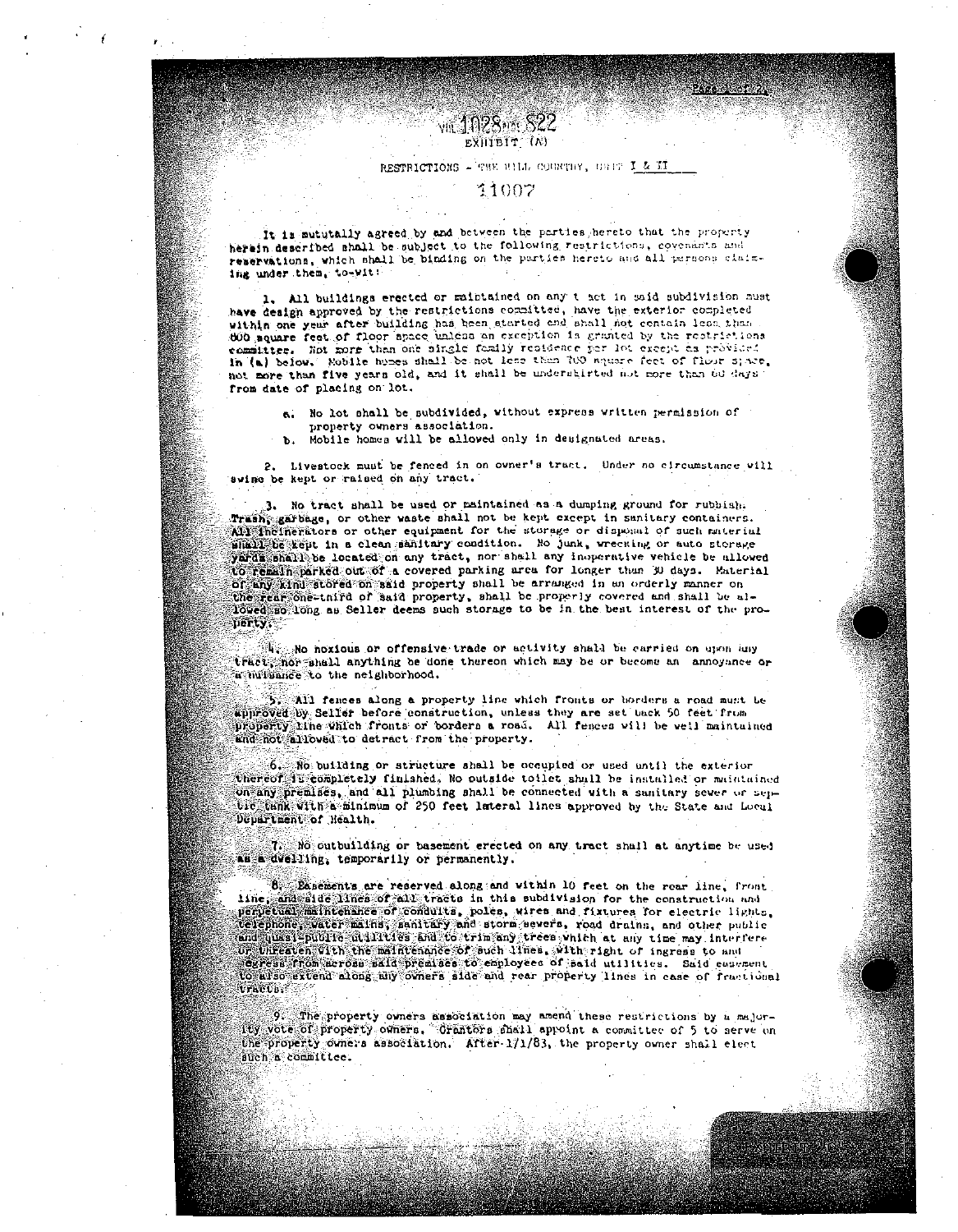15. If the owner of any tract in said subdivision, or any of air person, shall violate any of the covenants herein, it shall be lawful for any other person or persons owning any real property in said aubdivision to prosecute any proceedings at law or in equity against the person or persons violating or artempting to violate any such covenant and either to prevent him or them from so duing or to recover damages or other dues for such violation.

**val 1028 ave: S23** 

11. Roads shall be constructed by seller and each tract shall be assessed \$30 per year for maintenance. All roads will be private and will not be maintained by the County.

12. These covenants and restrictions shall be binding upon the Purchaser, his auccessors, heirs and assigns. These covenants and restrictions are for the benefit of the entire subdivision above described.

T3. Invalidation of any one or more of these covenants and restrictions by Judgment of any Court shall in no wise affect any of the other covenants, restrictions and provisions herein contained, which shall remain in full force and effect.

14. These restrictions shall terminate 20 years from date hereof unless extended by a majority vote of the property owners association.

THE HILL COUNTRY, LTD.

W. A. Betzal, General Partner

THE STATE OF TEXAS O

COUNTY OF HOOD

Before Me, the undersigned authority, on this date personally appeared W. A. Betzel known to me to be the person whose name subscribed to the foregoing instrument, and acknowledged to me that he executed the same for the purposes and consideration therein expressed.

GIVEN UNDER MY HAND AND SEAL OF OFFICE, this the 23rd day of September, A. D. 1983.

 $(L, S, )$ 

Mrylnen X/ Almy Take of Texas

 $11 - 30 - 86$ My Commission Expires:



MARYANN HOLMAN .<br>Notary Public, Stelle of Toras<br>American Europas May, 30, 19.222.

FILED FOR RECORD  $AT_2$  oo A.M.

SEP 26 1983

Ungenitti Akku Clerk County Court, Hood County, TX.

STATE OF TEXAS )<br>COUNTY OF HOOD

I huroby certify that this instrument was FILED on the date In mercury can be an active interesting the state of the state of the state of the state of the state of the state of the state of the state of the state of the state of the state of the state of the state of the state of

Onjenette Obles

County Clerk: Hood County, Texas

 $\mathbb{R}$ 

2075-248 2023-148 LETRO 1917<br>261-0335 LEAGING 1917<br>2008 2009

**PART 200221** 

W.A.BETZEL **BROKER -- ZONING CONSULTANT** 

 $\bullet$  ,  $\bullet$  ox  $\bullet$   $\bullet$   $\bullet$ ARCINGTON TEXAS 76010